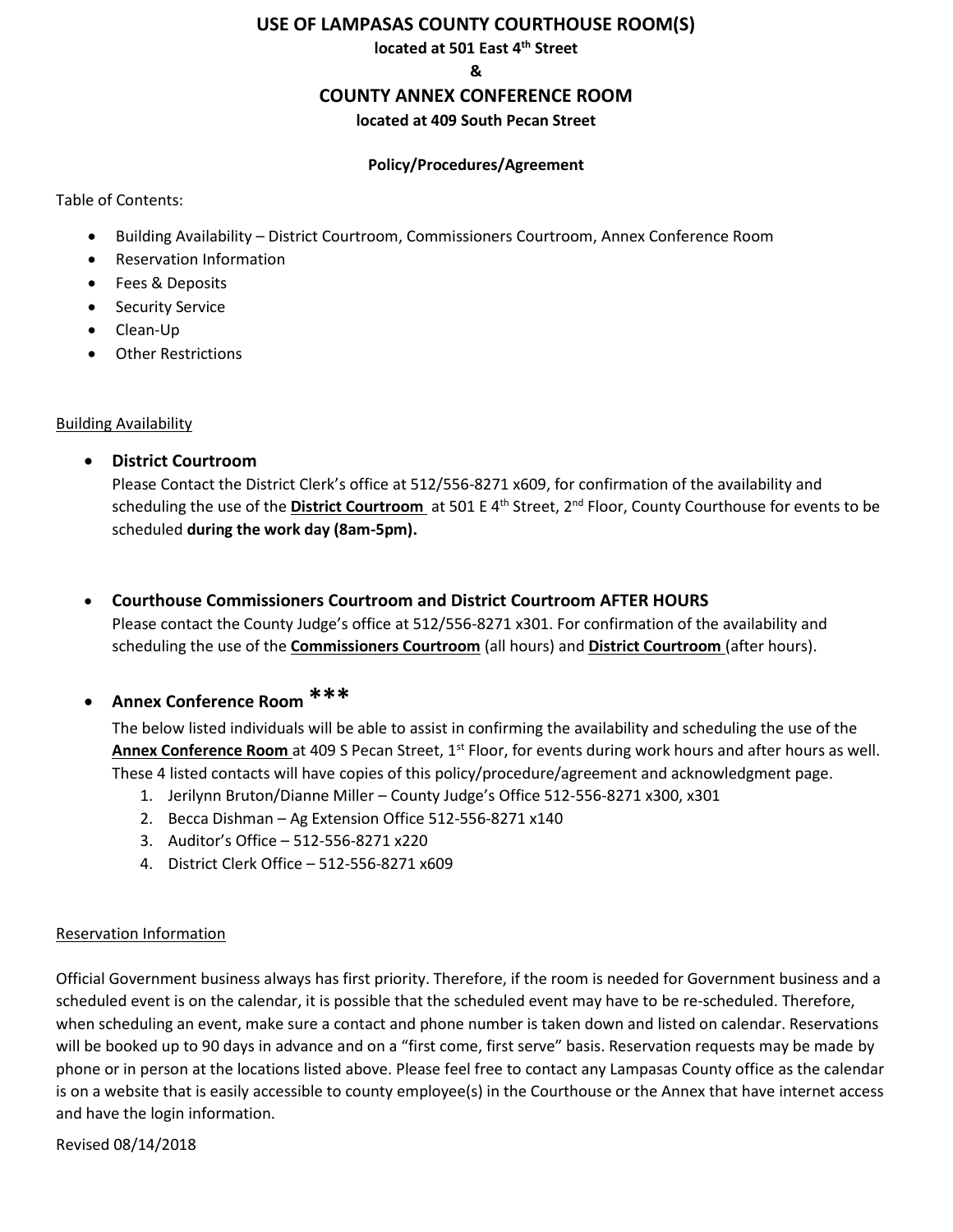#### • **Fees**

All **commercial** and **private** use of the buildings will be charged a fee of \$15 per hour use of the building/room. Fee is waived for Non-profit status (501-C type of organizations.) Fees are not required for official Government business. Fees are payable in advance of scheduled event. Fees will be paid at the County Judge's office, 501 East 4<sup>th</sup> Street, 1<sup>st</sup> Floor. **You will be given a copy of the agreement and the acknowledgement that you will sign if you have to make any kind of payment at this office.** 

## • **Deposits**

Deposits is \$100 for each event and **shall be paid** in advance of scheduled use. The payment is to be made at the County Judge's Office, 501 E 4th, 1st floor. Deposits are to be paid at least 2 weeks prior to the event. **You will be given a copy of the agreement and the acknowledgement that you will sign if you have to make any kind of payment at this office**.

#### **\*\*Fees/Deposits ARE NOT required for official County Government business\*\***

\*Note: Security deposits apply to all organizations including Non-profit (501.C type of organizations). Security deposits are returned after an event minus any necessitated fees needed for additional cleanup, damage, or overtime use. Security deposits will be returned 4 to 6 weeks after the event.

# Security Service \*\*\*

Security Service is a *requirement* for all events. If an elected official of the county is not attending the scheduled event, an off-duty Deputy Sheriff from the Sheriff's Department must be available to let the prospective users in and out of the building. Upon receipt of payment and final scheduling, the county judge's office will email the Sheriff's department of this scheduled event. An event **cannot** occur without this requirement being met. This is due to our security system that locks ALL doors to both Annexes at 5:00 pm.

# **Clean-Up:Non-employee use \*\*\***

Clean up is the responsibility of the **USERS. Y**ou MUST clean up the room before you leave. The buildings are to be left in as good or better condition as they were before the event. The users have to **provide** their own cleaning supplies. All trash shall be taken out and disposed of by the users. PLEASE DO NOT use any supplies (cleaning supplies, etc) that belong to the County. If any damage has occurred or if clean-up is required by the County of Lampasas, the security deposit *will not* be returned to the user and will be utilized by the county to take in the cost to clean and if the expense to clean is more than the deposit, you may be charged extra.

# Clean-Up:Employee use \*\*\*

Clean-up is the responsibility of the users up to including county offices. If you put yourself on the calendar to book this room, you MUST clean up the room before you leave, to include vacuuming floor. There is a vacuum available for employee use for this purpose in HR Director's office. The buildings are to be left in as good or better condition as they were before the event.

This procedure applies to any of the rooms that are used in the courthouse or the annex.

Revised 08/14/2018